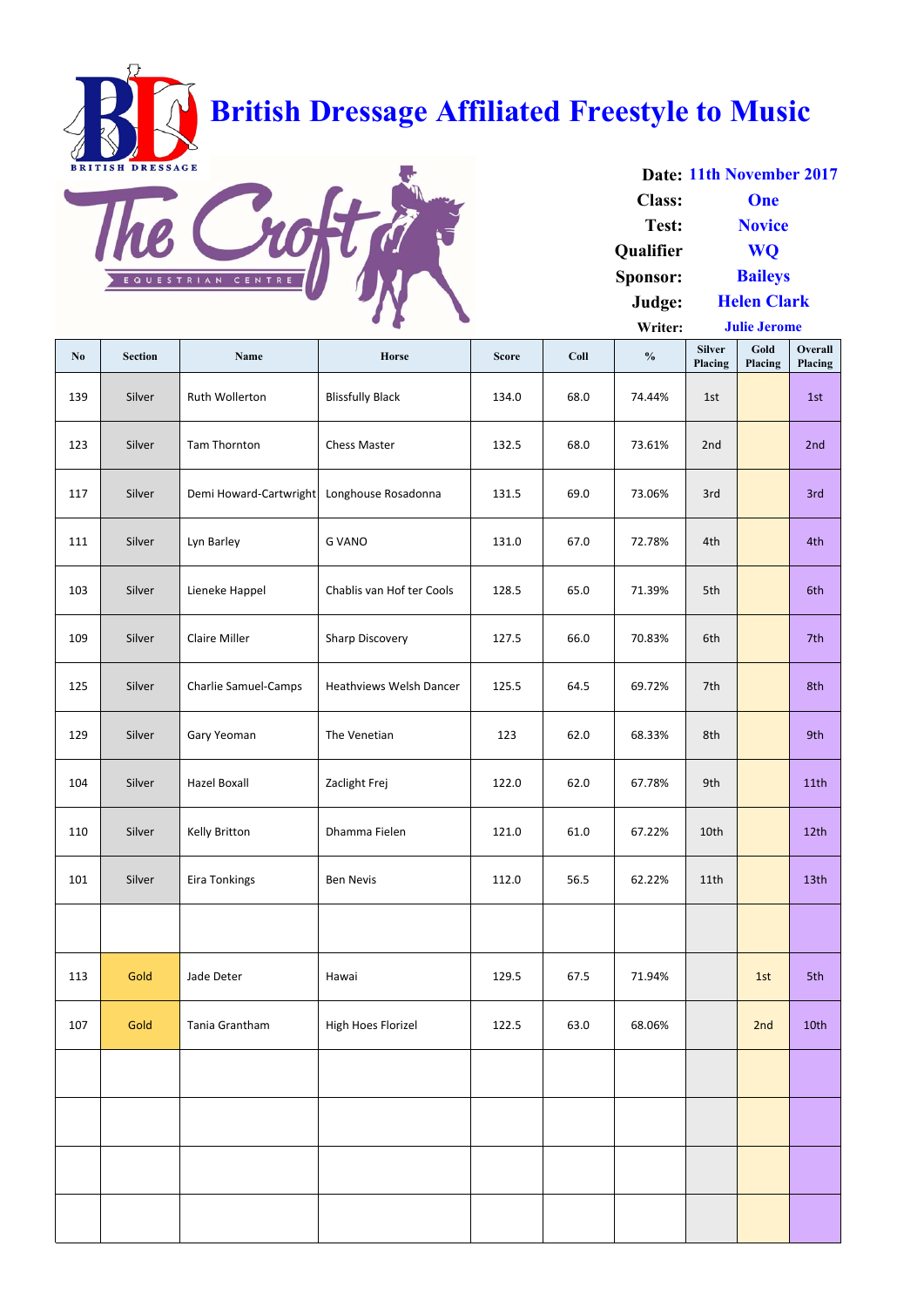| $\mathbf{N}\mathbf{o}$ | <b>Section</b> | Name              | Horse                        | <b>Score</b> | Coll | $\frac{0}{0}$ | <b>Silver</b><br>Placing | Gold<br>Placing | Overall<br>Placing |
|------------------------|----------------|-------------------|------------------------------|--------------|------|---------------|--------------------------|-----------------|--------------------|
| 127                    | Silver         | Susan Chant       | Pascal McCoy                 | 185.0        | 94.5 | 71.15%        | 1st                      |                 | 2nd                |
| 102                    | Silver         | Sally Green       | Keystone Rhia                | 184.5        | 94.5 | 70.96%        | 2nd                      |                 | 3rd                |
| 128                    | Silver         | Lorna Fraser      | Dahmascus                    | 184.0        | 96.5 | 70.77%        | 3rd                      |                 | 4th                |
| 116                    | Silver         | Hannah Bown       | Sandro's Storm               | 182.0        | 93.0 | 70.00%        | 4th                      |                 | 5th                |
| 112                    | Silver         | Samantha Amos     | <b>G VANO</b>                | 178.0        | 93.0 | 68.46%        | 5th                      |                 | 6th                |
| 138                    | Silver         | Caroline Steranka | <b>Bespotted Major Moraz</b> | 173.5        | 88.0 | 66.73%        | 6th                      |                 | 7th                |
| 100                    | Silver         | <b>Rob Davies</b> | <b>Woodlander Firenze</b>    | 170.5        | 88.0 | 65.58%        | 7th                      |                 | 8th                |
| 132                    | Silver         | Sarah Bray        | <b>Celestial Cresent</b>     | 169.5        | 86.0 | 65.19%        | 8th                      |                 | 9th                |
| 137                    | Silver         | Caroline Steranka | Wild At Heart II             | 168.5        | 86.5 | 64.81%        | 9th                      |                 | 10th               |
|                        |                |                   |                              |              |      |               |                          |                 |                    |
| 122                    | Gold           | Rebekah White     | Lord Robin                   | 185.5        | 94.5 | 71.35%        |                          | 1st             | 1st                |
|                        |                |                   |                              |              |      |               |                          |                 |                    |
|                        |                |                   |                              |              |      |               |                          |                 |                    |
|                        |                |                   |                              |              |      |               |                          |                 |                    |
|                        |                |                   |                              |              |      |               |                          |                 |                    |
|                        |                |                   |                              |              |      |               |                          |                 |                    |

**Date: 11th November 2017 Class: Test: Qualifier Sponsor: Judge: Writer: Helen Clark Julie Jerome Two Elementary WQ PDS Saddles**

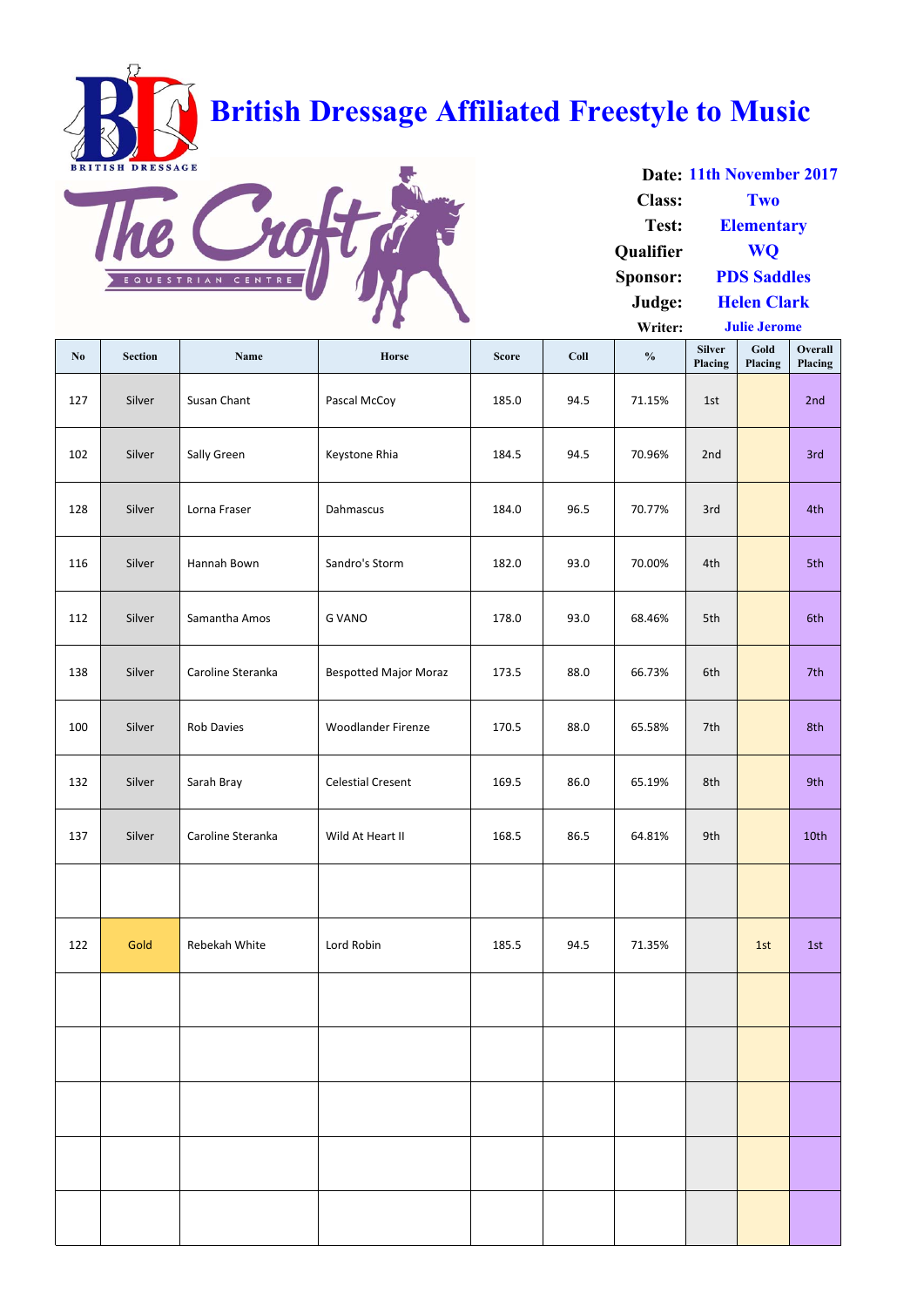| $\mathbf{N}\mathbf{0}$ | <b>Section</b> | <b>Name</b>       | Horse             | <b>Score</b> | Coll  | $\frac{0}{0}$ | <b>Silver</b><br>Placing | Gold<br>Placing | Overall<br>Placing |
|------------------------|----------------|-------------------|-------------------|--------------|-------|---------------|--------------------------|-----------------|--------------------|
| 136                    | Silver         | Anna Slosmanis    | Cezare II         | 218.0        | 112.5 | 72.67%        | 1st                      |                 | 1st                |
| 114                    | Silver         | Liz Connolly      | Jade              | 205.5        | 105.0 | 68.50%        | 2nd                      |                 | 3rd                |
| 121                    | Silver         | Annette Britton   | Don Lennon        | 201.5        | 102   | 67.17%        | 3rd                      |                 | 5th                |
| 137                    | Silver         | Caroline Steranka | Benvoleo          | 197.0        | 100.5 | 65.67%        | 4th                      |                 | 6th                |
| 122                    | Silver         | Rebekah White     | Lord Robin        | 191.0        | 93.0  | 63.67%        | 5th                      |                 | 7th                |
| 118                    | Silver         | Jo Munting        | Gimcrack          | 179.5        | 91.5  | 59.83%        | 6th                      |                 | 8th                |
|                        |                |                   |                   |              |       |               |                          |                 |                    |
| 130                    | Gold           | Lynn Wickes       | Greenlanes Enigma | 217.5        | 111.0 | 72.50%        |                          | 1st             | 2nd                |
| 134                    | Gold           | Jamie Broom       | Mr Q              | 201.5        | 103.5 | 67.17%        |                          | 2nd             | 4th                |
|                        |                |                   |                   |              |       |               |                          |                 |                    |
|                        |                |                   |                   |              |       |               |                          |                 |                    |
|                        |                |                   |                   |              |       |               |                          |                 |                    |
|                        |                |                   |                   |              |       |               |                          |                 |                    |

**Date: 11th November 2017 Class: Test: Qualifier Sponsor: Judge: Writer: Alison Duck Claire Shoesmith Three Medium WQ Spillers**

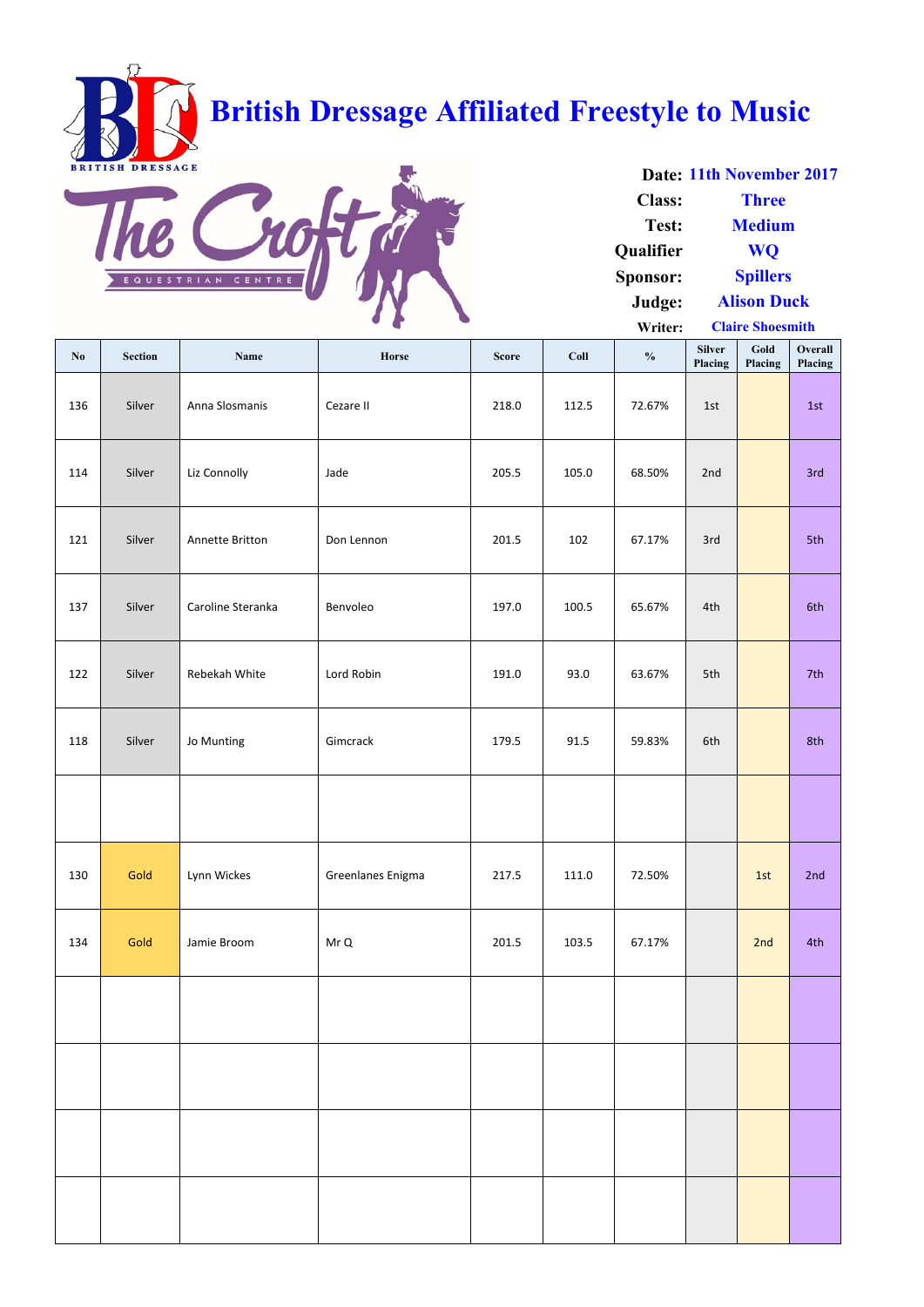| $\mathbf{N}\mathbf{0}$ | Section | Name                | Horse                    | <b>Score</b> | Coll  | $\frac{0}{0}$ | Silver<br>Placing | Gold<br>Placing | Overall<br>Placing |
|------------------------|---------|---------------------|--------------------------|--------------|-------|---------------|-------------------|-----------------|--------------------|
| 126                    | Silver  | <b>Terrie Cross</b> | Voyager II               | 207.5        | 105.0 | 69.17%        | 1st               |                 | 2nd                |
| 119                    | Silver  | Sue Rowland         | Coady Bays Gold Dust     | 204.5        | 103.5 | 68.17%        | 2nd               |                 | 3rd                |
| 135                    | Silver  | Helen Kitto         | ChickFlick               | 192.5        | 99.0  | 64.17%        | 3rd               |                 | 5th                |
|                        |         |                     |                          |              |       |               |                   |                 |                    |
| 105                    | Gold    | Jade Deter          | Karisma Van Het Genelaar | 210.0        | 108.0 | 70.00%        |                   | 1st             | 1st                |
| 115                    | Gold    | Angela Denning      | Di-Conti                 | 202.5        | 105.0 | 67.50%        |                   | 2nd             | 4th                |
|                        |         |                     |                          |              |       |               |                   |                 |                    |
|                        |         |                     |                          |              |       |               |                   |                 |                    |
|                        |         |                     |                          |              |       |               |                   |                 |                    |
|                        |         |                     |                          |              |       |               |                   |                 |                    |
|                        |         |                     |                          |              |       |               |                   |                 |                    |
|                        |         |                     |                          |              |       |               |                   |                 |                    |
|                        |         |                     |                          |              |       |               |                   |                 |                    |

**Date: 11th November 2017 Class: Test: Advanced Medium Qualifier Sponsor: Judge: Writer: Alison Duck Claire Shoesmith Four WQ Nupafeed**